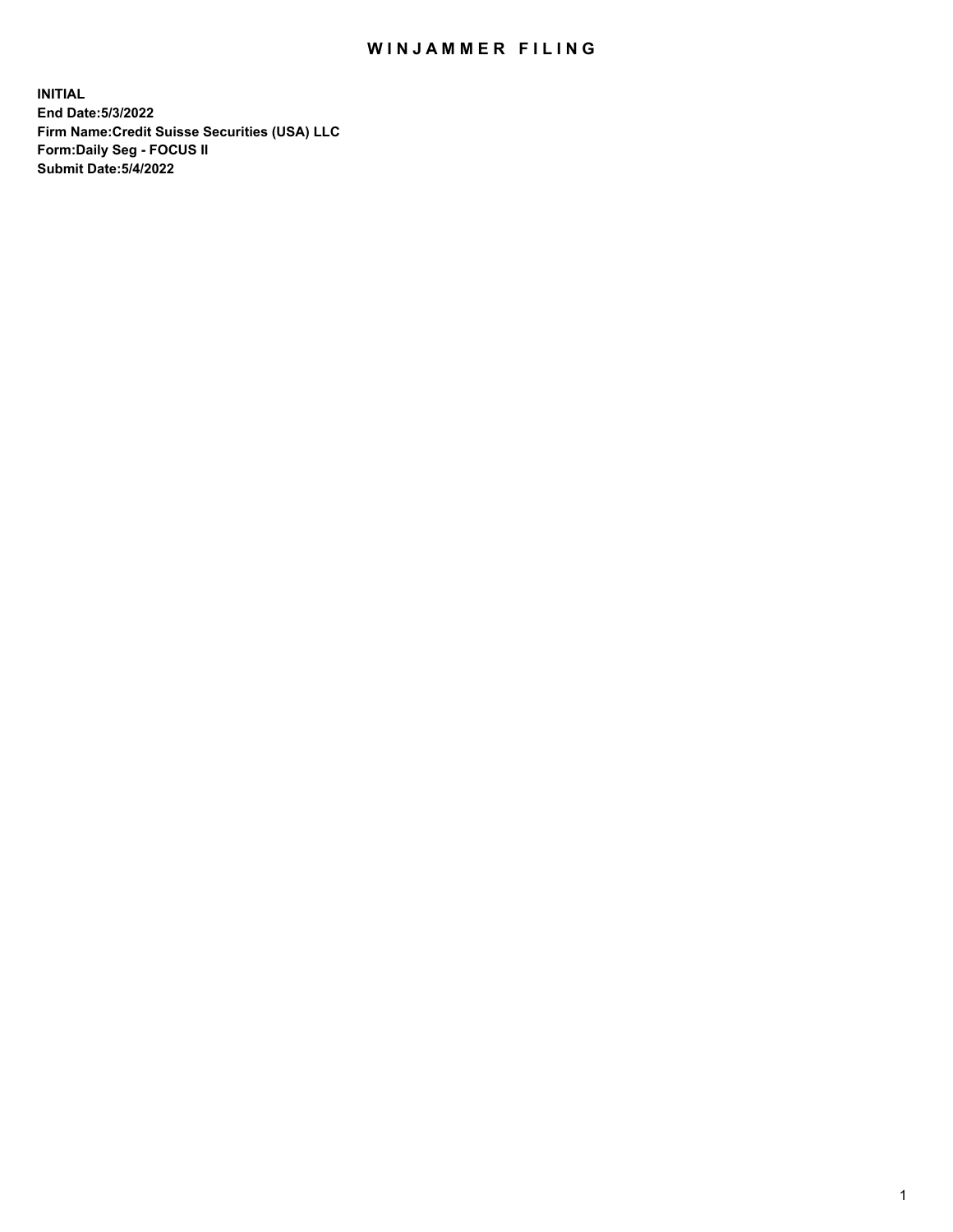**INITIAL**

### **End Date:5/3/2022 Firm Name:Credit Suisse Securities (USA) LLC Form:Daily Seg - FOCUS II**

#### **Submit Date:5/4/2022 Daily Segregation - Cover Page**

| any Jegregation - Cover rage                                                      |                                                     |
|-----------------------------------------------------------------------------------|-----------------------------------------------------|
| Name of Company                                                                   | <b>Credit Suisse Securities (USA)</b><br><b>LLC</b> |
| <b>Contact Name</b>                                                               | <b>Alexander Baptiste</b>                           |
| <b>Contact Phone Number</b>                                                       | 919-994-6223                                        |
| <b>Contact Email Address</b>                                                      | alexander.baptiste@credit-suiss<br>e.com            |
| FCM's Customer Segregated Funds Residual Interest Target (choose one):            |                                                     |
| a. Minimum dollar amount: ; or                                                    |                                                     |
| b. Minimum percentage of customer segregated funds required:% ; or                | $\frac{0}{5}$                                       |
| c. Dollar amount range between: and; or                                           | 0 <sub>0</sub>                                      |
| d. Percentage range of customer segregated funds required between:% and%.         | 0 <sub>0</sub>                                      |
| FCM's Customer Secured Amount Funds Residual Interest Target (choose one):        |                                                     |
| a. Minimum dollar amount: ; or                                                    |                                                     |
| b. Minimum percentage of customer secured funds required:%; or                    | $\frac{0}{\frac{5}{0}}$                             |
| c. Dollar amount range between: and; or                                           |                                                     |
| d. Percentage range of customer secured funds required between:% and%.            | 00                                                  |
| FCM's Cleared Swaps Customer Collateral Residual Interest Target (choose one):    |                                                     |
| a. Minimum dollar amount: ; or                                                    |                                                     |
| b. Minimum percentage of cleared swaps customer collateral required:% ; or        | $\frac{0}{5}$                                       |
| c. Dollar amount range between: and; or                                           | 0 <sub>0</sub>                                      |
| d. Percentage range of cleared swaps customer collateral required between:% and%. | 0 <sub>0</sub>                                      |

Attach supporting documents CH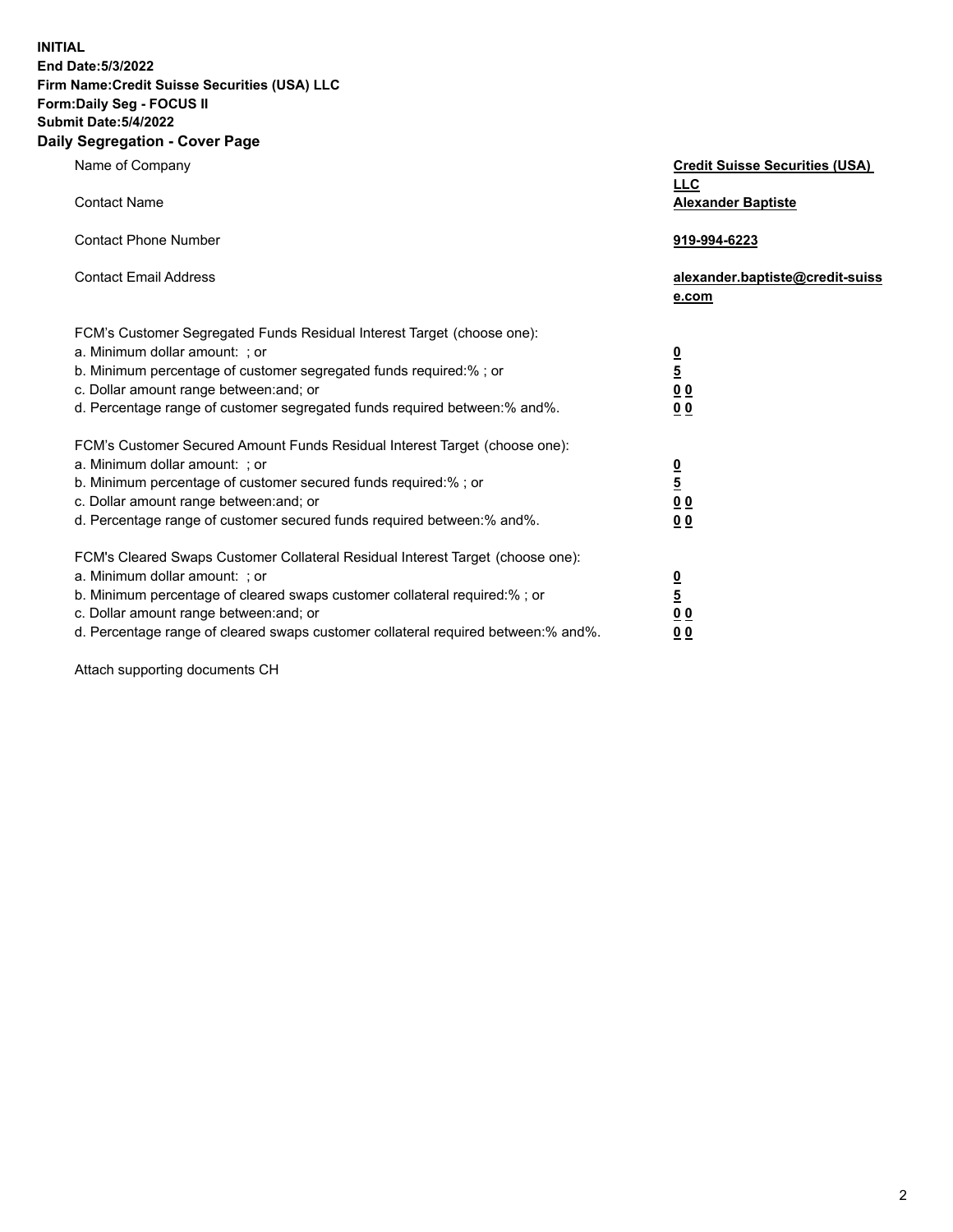## **INITIAL End Date:5/3/2022 Firm Name:Credit Suisse Securities (USA) LLC Form:Daily Seg - FOCUS II Submit Date:5/4/2022**

### **Daily Segregation - Secured Amounts**

|     | Foreign Futures and Foreign Options Secured Amounts                                         |                                |
|-----|---------------------------------------------------------------------------------------------|--------------------------------|
|     | Amount required to be set aside pursuant to law, rule or regulation of a foreign            | $0$ [7305]                     |
|     | government or a rule of a self-regulatory organization authorized thereunder                |                                |
| 1.  | Net ledger balance - Foreign Futures and Foreign Option Trading - All Customers             |                                |
|     | A. Cash                                                                                     | 2,716,483,118 [7315]           |
|     | B. Securities (at market)                                                                   | 21,385,534 [7317]              |
| 2.  | Net unrealized profit (loss) in open futures contracts traded on a foreign board of trade   | -1,568,210,427 [7325]          |
| 3.  | Exchange traded options                                                                     |                                |
|     | a. Market value of open option contracts purchased on a foreign board of trade              | 125 [7335]                     |
|     | b. Market value of open contracts granted (sold) on a foreign board of trade                | $0$ [7337]                     |
| 4.  | Net equity (deficit) (add lines 1. 2. and 3.)                                               | 1,169,658,350 [7345]           |
| 5.  | Account liquidating to a deficit and account with a debit balances - gross amount           | 3,195,023 [7351]               |
|     | Less: amount offset by customer owned securities                                            | -3,194,972 [7352] 51 [7354]    |
| 6.  | Amount required to be set aside as the secured amount - Net Liquidating Equity              | 1,169,658,401 [7355]           |
|     | Method (add lines 4 and 5)                                                                  |                                |
| 7.  | Greater of amount required to be set aside pursuant to foreign jurisdiction (above) or line | 1,169,658,401 [7360]           |
|     | 6.                                                                                          |                                |
|     | FUNDS DEPOSITED IN SEPARATE REGULATION 30.7 ACCOUNTS                                        |                                |
| 1.  | Cash in banks                                                                               |                                |
|     | A. Banks located in the United States                                                       | 13,292,295 [7500]              |
|     | B. Other banks qualified under Regulation 30.7                                              | 257,753,562 [7520] 271,045,857 |
|     |                                                                                             | [7530]                         |
| 2.  | Securities                                                                                  |                                |
|     | A. In safekeeping with banks located in the United States                                   | 21,385,534 [7540]              |
|     | B. In safekeeping with other banks qualified under Regulation 30.7                          | 0 [7560] 21,385,534 [7570]     |
| 3.  | Equities with registered futures commission merchants                                       |                                |
|     | A. Cash                                                                                     | $0$ [7580]                     |
|     | <b>B.</b> Securities                                                                        | $0$ [7590]                     |
|     | C. Unrealized gain (loss) on open futures contracts                                         | $0$ [7600]                     |
|     | D. Value of long option contracts                                                           | $0$ [7610]                     |
|     | E. Value of short option contracts                                                          | 0 [7615] 0 [7620]              |
| 4.  | Amounts held by clearing organizations of foreign boards of trade                           |                                |
|     | A. Cash                                                                                     | $0$ [7640]                     |
|     | <b>B.</b> Securities                                                                        | $0$ [7650]                     |
|     | C. Amount due to (from) clearing organization - daily variation                             | $0$ [7660]                     |
|     | D. Value of long option contracts                                                           | $0$ [7670]                     |
|     | E. Value of short option contracts                                                          | 0 [7675] 0 [7680]              |
| 5.  | Amounts held by members of foreign boards of trade                                          |                                |
|     | A. Cash                                                                                     | 2,746,742,375 [7700]           |
|     | <b>B.</b> Securities                                                                        | $0$ [7710]                     |
|     | C. Unrealized gain (loss) on open futures contracts                                         | -1,655,277,513 [7720]          |
|     | D. Value of long option contracts                                                           | 125 [7730]                     |
|     | E. Value of short option contracts                                                          | 0 [7735] 1,091,464,987 [7740]  |
| 6.  | Amounts with other depositories designated by a foreign board of trade                      | $0$ [7760]                     |
| 7.  | Segregated funds on hand                                                                    | $0$ [7765]                     |
| 8.  | Total funds in separate section 30.7 accounts                                               | 1,383,896,378 [7770]           |
| 9.  | Excess (deficiency) Set Aside for Secured Amount (subtract line 7 Secured Statement         | 214,237,977 [7380]             |
|     | Page 1 from Line 8)                                                                         |                                |
| 10. | Management Target Amount for Excess funds in separate section 30.7 accounts                 | 58,482,920 [7780]              |
|     |                                                                                             |                                |

11. Excess (deficiency) funds in separate 30.7 accounts over (under) Management Target **155,755,057** [7785]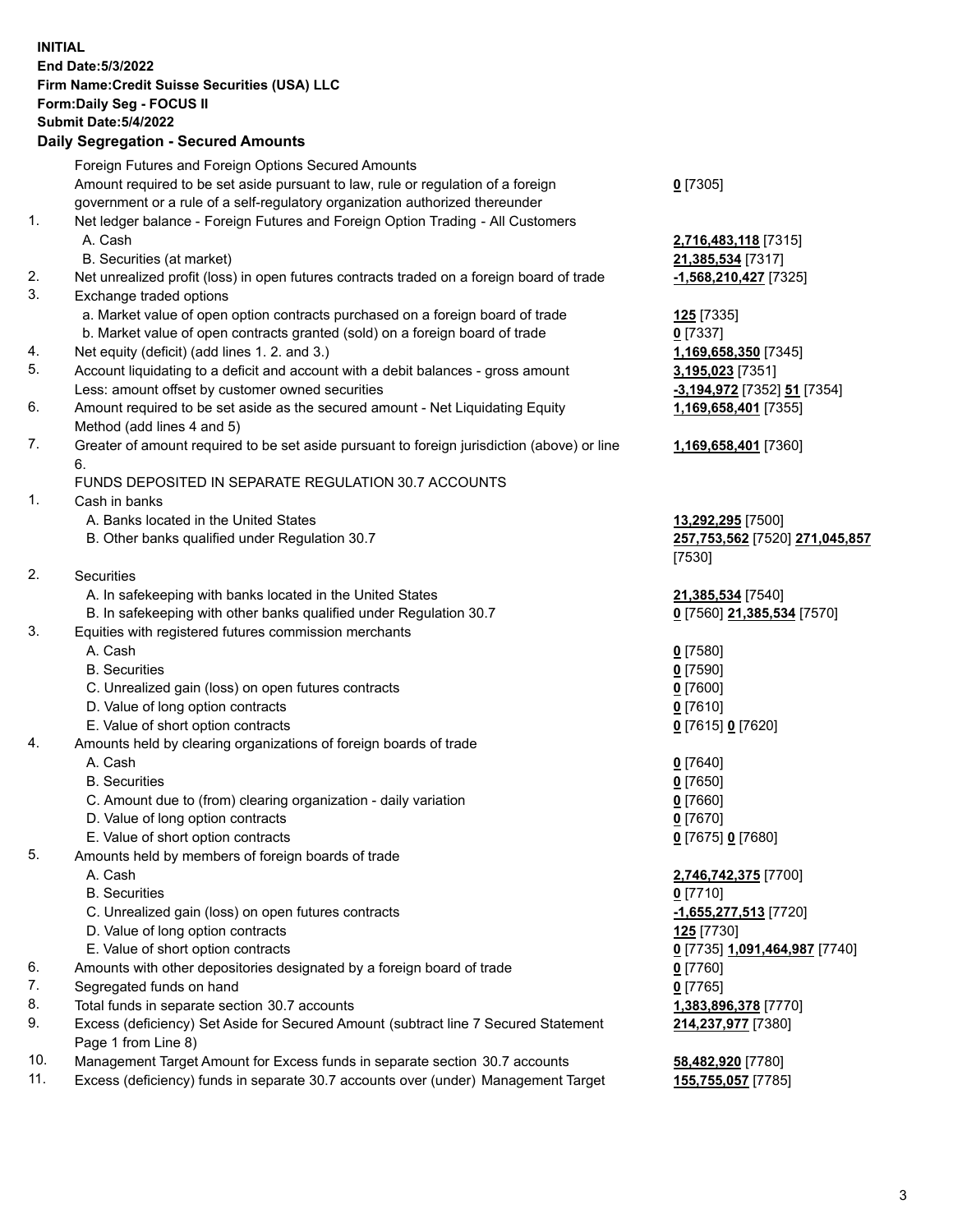| <b>INITIAL</b> |                                                                                     |                                |
|----------------|-------------------------------------------------------------------------------------|--------------------------------|
|                | End Date: 5/3/2022                                                                  |                                |
|                | Firm Name: Credit Suisse Securities (USA) LLC                                       |                                |
|                | Form: Daily Seg - FOCUS II                                                          |                                |
|                | <b>Submit Date: 5/4/2022</b>                                                        |                                |
|                | Daily Segregation - Segregation Statement                                           |                                |
|                | SEGREGATION REQUIREMENTS(Section 4d(2) of the CEAct)                                |                                |
| 1.             | Net ledger balance                                                                  |                                |
|                | A. Cash                                                                             | 276,199,178 [7010]             |
|                | B. Securities (at market)                                                           | 305,836,961 [7020]             |
| 2.             | Net unrealized profit (loss) in open futures contracts traded on a contract market  | -16,630,815 [7030]             |
| 3.             | Exchange traded options                                                             |                                |
|                | A. Add market value of open option contracts purchased on a contract market         | 49,100,676 [7032]              |
|                | B. Deduct market value of open option contracts granted (sold) on a contract market | -53,878,705 [7033]             |
| 4.             | Net equity (deficit) (add lines 1, 2 and 3)                                         | 560,627,295 [7040]             |
| 5.             | Accounts liquidating to a deficit and accounts with                                 |                                |
|                | debit balances - gross amount                                                       | 1,256,654 [7045]               |
|                | Less: amount offset by customer securities                                          | -1,255,088 [7047] 1,566 [7050] |
| 6.             | Amount required to be segregated (add lines 4 and 5)                                | 560,628,861 [7060]             |
|                | <b>FUNDS IN SEGREGATED ACCOUNTS</b>                                                 |                                |
| 7.             | Deposited in segregated funds bank accounts                                         |                                |
|                | A. Cash                                                                             | 98,558,845 [7070]              |
|                | B. Securities representing investments of customers' funds (at market)              | $0$ [7080]                     |
|                | C. Securities held for particular customers or option customers in lieu of cash (at | 299,302,854 [7090]             |
|                | market)                                                                             |                                |
| 8.             | Margins on deposit with derivatives clearing organizations of contract markets      |                                |
|                | A. Cash                                                                             | 364,769,826 [7100]             |
|                | B. Securities representing investments of customers' funds (at market)              | $0$ [7110]                     |
|                | C. Securities held for particular customers or option customers in lieu of cash (at | 6,534,107 [7120]               |
|                | market)                                                                             |                                |
| 9.             | Net settlement from (to) derivatives clearing organizations of contract markets     | -3,367,064 [7130]              |
| 10.            | Exchange traded options                                                             |                                |
|                | A. Value of open long option contracts                                              | 49,100,676 [7132]              |
|                | B. Value of open short option contracts                                             | -53,878,705 [7133]             |
| 11.            | Net equities with other FCMs                                                        |                                |
|                | A. Net liquidating equity                                                           | 162,959 [7140]                 |
|                | B. Securities representing investments of customers' funds (at market)              | $0$ [7160]                     |
|                | C. Securities held for particular customers or option customers in lieu of cash (at | $0$ [7170]                     |
|                | market)                                                                             |                                |
| 12.            | Segregated funds on hand                                                            | $0$ [7150]                     |
| 13.            | Total amount in segregation (add lines 7 through 12)                                | 761,183,498 [7180]             |
| 14.            | Excess (deficiency) funds in segregation (subtract line 6 from line 13)             | 200,554,637 [7190]             |
| 15.            | Management Target Amount for Excess funds in segregation                            | 28,031,443 [7194]              |
| 16.            | Excess (deficiency) funds in segregation over (under) Management Target Amount      | 172,523,194 [7198]             |
|                | <b>Excess</b>                                                                       |                                |